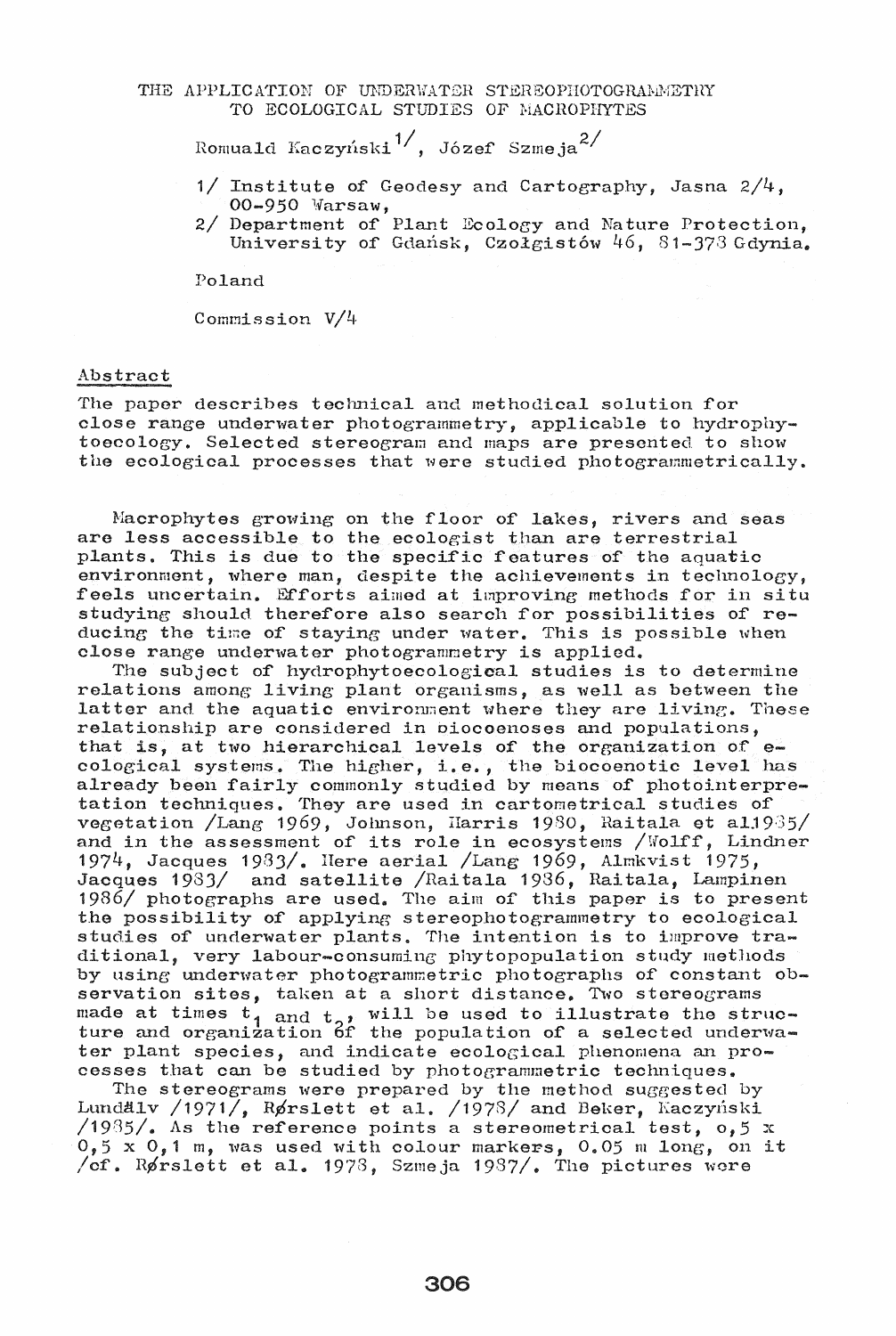

Fig.1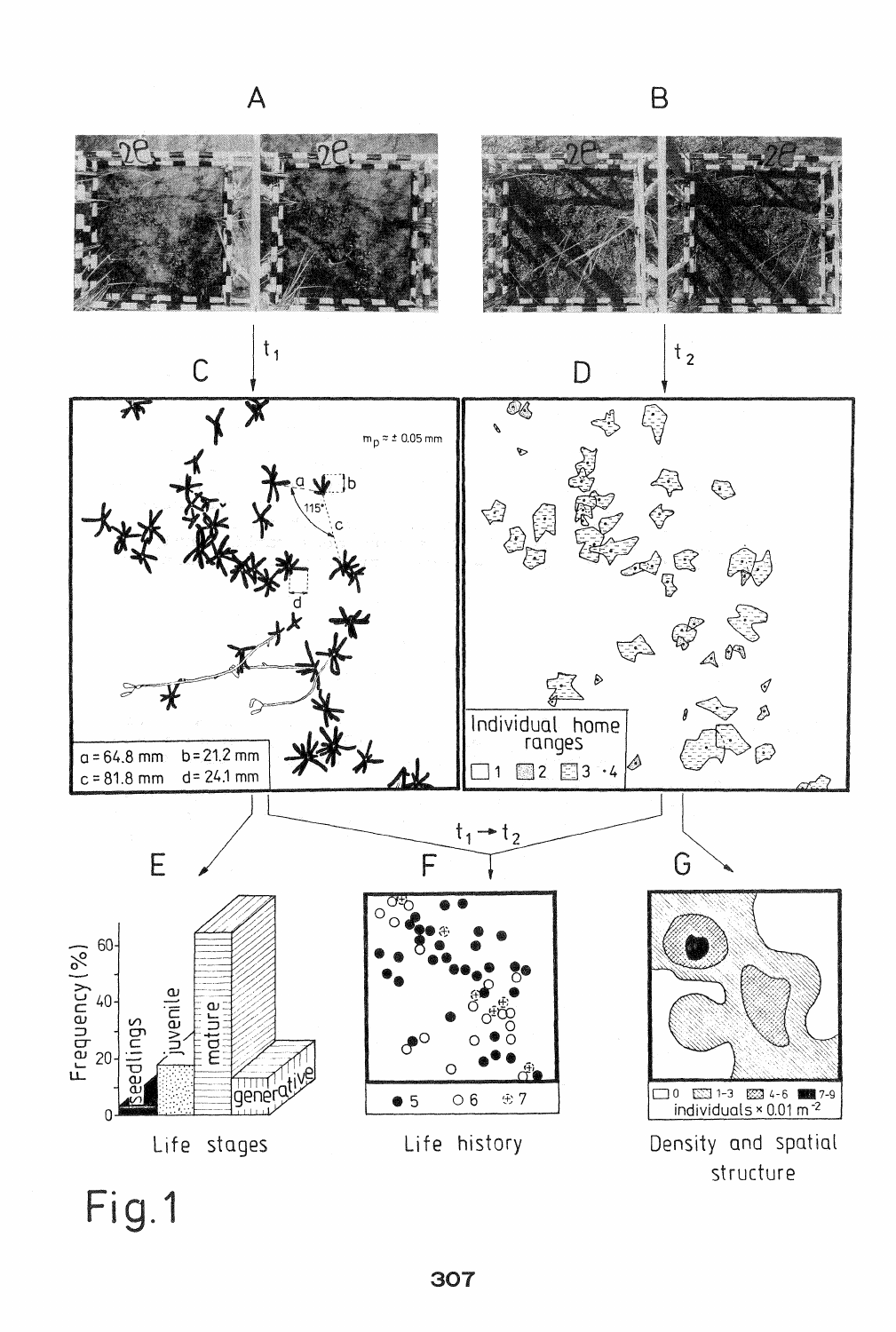taken with the aid of a Pentacon Six-TL camera fitted with a Flektagon 4/50 mm objective and an underwater SZP-2 stereophotogrammetrical set-up in a water-tight casing / cf. Beker, Kaczyński 1985/. The set-up consisted of two Hasselblad 500  $C/M$  cameras and a Distagon  $4/50$  mm objectives. A black and white panchromatic ORWO NP 22 /22 DIN, 125 ASA/ film, 60 x 60 mm in frame size, was used.

Parameters of stereogram taken by SP2-2:  $\varphi_1 = \varphi_2 = 90^\circ$ ,<br>base lenght 0.255 m, true photographic distance 0.96 m, appa-<br>rent distance 0.63 m, adopted index of refraction in water  $n_{\nu} = 1.33$ , base ratio  $\bar{v} = 1$  : 3.5, objective focal lenght in water  $66.5$  mm. The stereograms were plotted in a 1:2 scale on a Zeiss Jena Topocart. Measurement error RMS =  $\pm$  0.5 mm.

- Evaluation of the usefulness of stereograms  $/Fig$ . 1/: 1. In the pictures  $/\mathbb{A}$ , B/ taken in two different time  $/t_{11}$ ,  $t_2$ /<br>in a scale about 1:17, all the individuals of the plant species under study can be identified and counted:<br>Nt<sub>1</sub> = 38 /C/, Nt<sub>2</sub> = 49 /D/; t<sub>1</sub> /1986.06.12, t<sub>2</sub> /1986.09.30/.
- 2. Biometric characteristics of living individuals /C/, as well as their seasonal variation, e.g., biomass increase per unit time, can be determined with sufficient accuracy.
- 3. This provides valuable material for studying the spatial relation between plants, e.g., the size of individual areas and their arrangement  $/D/$  and variation with time.
- 4. Stereograms are very useful in various demographis analyses, e.g. studying the life-stage structure of a population  $/E/$ .
- 5. It is possible to use stereopair taken underwater in studies of population dynamics, especially of: fecundity, mor-<br>tality, survival, and rate of individual  $/F/$  or generation rotation, as well as in the assessment of the spatial structure type  $/G/$  and its changes with time.
- Fig. 1. An example use of stereograms  $/A$ , B/ in studies of the structure /C, D, E/, demography  $/D$ , E, F/, density and spatial organization /C, D, G/ of the population of a selected plant species 1 - seedling, 2 - juvenile individual, 3 - mature individual,  $4$  - shoot growing point,  $5$  - individuals which survived from time  $t_1$  to  $t_2$ ; 6 - a cohort of seedlings<br>and juvenile shoots which survived from time  $t_1$  to  $t_2$ ; 7 - individuals which died between time  $t_1$  and  $t_2$ .

## References

- Almkvist, B. 1975. The influence of flight altitude and type of film on photo-interpretation of aquatic macrophytes. Svensk. bot. Tidskr. 69: 181-187.
- Beker, L. and Kaczyński, R. 1985. Photography and underwater photogrammetry. Wyd. Nauk.-Techn., Warszawa, 203pp. /in. Polish $/$ .
- Jacques, D. 1983. La végétation aquatique et riveraine du Haut-Richelieu. Photo-interprétation couleurs et infrarouge couleurs. Études Écol.  $3: 1-321$ .
- Johnson, R.w. and Harris, R.C. 1930. Remote sensing for water quality and biological measurements in coastal waters.